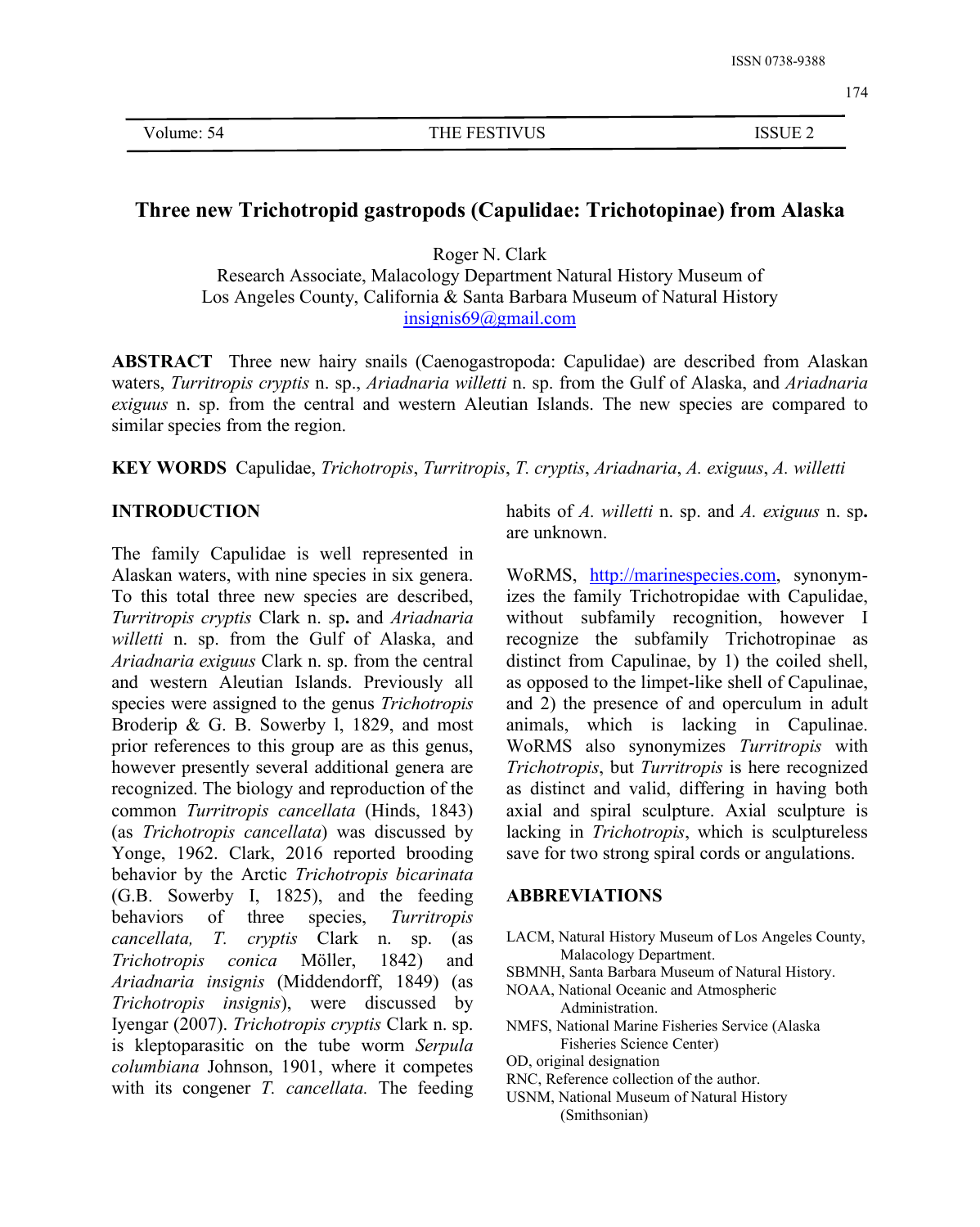### **SYSTEMATICS**

Family: Capulidae Fleming, 1822 Subfamily: Tricotropinae Gray, 1850 *Turritropis* Habe,1961

Type species: (OD) *Turritropis cedonulli* [*sic*], of Habe, 1961:36 (not *Trichotropis cedo*-*nulli* A. Adams, 1860)] [= *Turritropis turrita* Habe, 1962]. Shikoku, Japan).

## *Turritropis cryptis* Clark, new species (Figures 1-2)

*Trichotropis bicarinata, non* Sowerby: Cowan, 1964: 112

*Trichotropis conica, non* Möller: Baxter, 1987: 57; Iyengar, 2008: 57.

**Description.** Profile tall, with 5-6 whorls, bicarinate, spiral sculpture of strong, broad shoulder and basal cords, with one smaller secondary and 2-3 much finer tertiary cords between; subsutural ramp with five fine cords; base with six similar cords. Axial sculpture of 10-13 undulations, forming rectangular cancellations on spire. Periostracum bearing strongly projecting, spinose tufts on shoulder and basal cords. Height to 22.0 mm, holotype 16.1 mm.

**Type material.** Holotype: LACM 3791 (*leg.* RNC, 4 October, 1993; SCUBA), Paratypes: 5 (wet), LACM 3792; 3, LACM 3793 (dry); 1, (ex—LACM) SBMNH 184001; 3, RNC 3523.

**Additional material.** 1, RNC 3937, Eider Point, Unalaska Id., Alaska; 3, RNC 3971, Eider Point, Unalaska Island, Alaska, 10 m; 2, RNC 3630, Chiniak Bay, Kodiak Island, Gulf of Alaska, 5 m; 1, RNC 4421, Auke Bay, SE Alaska, 15 m; 1, RNC 3426, Sitka, Baranof Island, SE Alaska; 3, South Sukoi Island, Frederick Sound, SE Alaska, 10 m; 1, RNC, 3510, Petersburg, Mitkof Island,

SE Alaska; 1, Prolewy Point, Kupreanof Island, SE Alaska; 1, Nicholes Bay, Prince of Wales Island, SE Alaska, 46-58 m; 2, RNC 3522, Tatoosh Islsnd, SE Alaska, 18 m; 1, RNC 3526, Mountain Point, Revillagigedo Island, SE Alaska, 20 m; 3, RNC 3576, Mountain Point, Revillagigedo Island, SE Alaska, 10 m; 1, RNC 4526, Ogden Point breakwater, Victoria, Vancouver Island, British Columbia, Canada, 14 m.

**Type locality.** Washington Monument, pinnacle, approximately 53 km SE of Ketchikan, Revilagigedo Island, SE Alaska (55º03 N, 131º02 W), 15 m.

**Distribution.** Eider Point, Unalaska Island, Fox Islands, Aleutian Islands Alaska (53º57.5 W, 166º35.4 W), east and south to Victoria, Vancouver Island British Columbia, Canada (48º25.7 N, 123º21.9).

**Habitat.** sublittoral, 3-58 m, on the calcareous tube worm *Serpula columbiana* Johnson, 1901.

**Etymology.** From the Greek, *kryptos*, hidden.

**Remarks.** Differs from *Turritropis cancellata* (Fig. 3) in in its bicarinate rather than rounded profile, and the fewer and much longer periostracal extensions. Baxter, 1987 listed *Trichotropis conica*, but was undoubtably referring to this species.

#### *Ariadnaria* Habe, 1961

**Type species.** (OD) *Trichotropis borealis* Broderip & G.B. Sowerby l, 1829). *Oceano boreali, prope Insularum Melville dictam* (near Melville Id., Arctic Ocean) (Broderip and G.B. Sowerby I, 1829:375).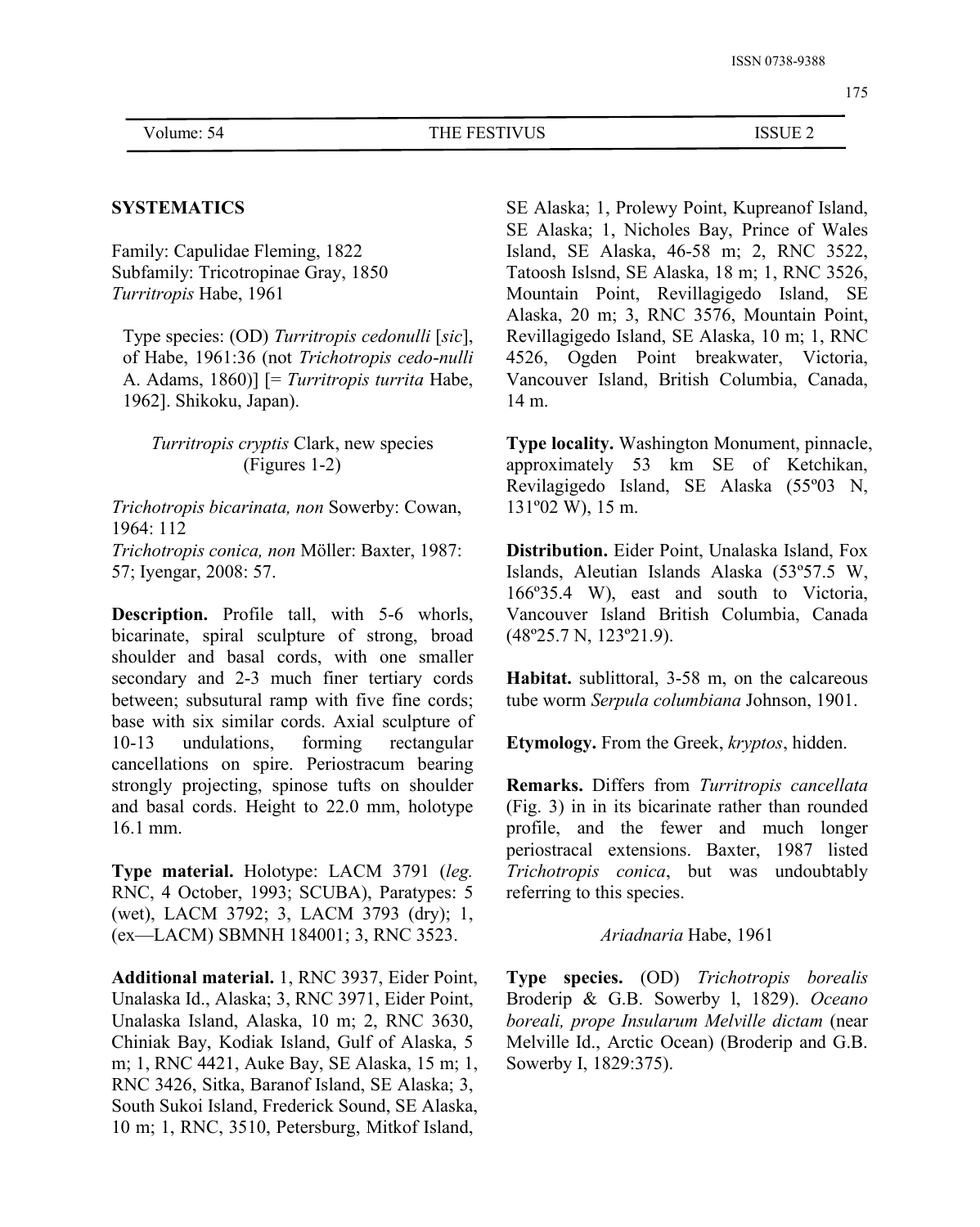## *Ariadnaria exiguus* Clark, new species (Figures 4-5)

**Description.** Shell small, to 14.5 mm (Holotype), poorly calcified; whorls five, Protoconch paucispiral, first teleoconch whorl rounded with numerous fine spiral fine striae; profile rounded, periostracum thin, suture impressed, final whorl slightly enlarged relative to previous whorls; spiral sculpture of two low, broad cords, one at the shoulder, the other at the base; axial sculpture of sharply raised, opisthocline growth lines, forming very fine,<br>low laminae; umbilicus, reduced to a tight chink. Periostracum forming ridges on spiral cords, and bearing well-spaced, long bristle-like extensions. Some juvenile specimens have a single, smaller secondary spiral cord between the shoulder and basal cords, when present, this cord lacks periostracal extensions.

**Type material.** Holotype LACM 3809 (*leg.* RNC, 23 July, 1997; trawled); Paratypes: 1, LACM 3810; 1, SBMNH 184005;1, RNC 3983. (Paratypes from type locality).

**Additional material.** 7, RNC 3981, 4.5-9.0 mm, S of Attu Island, Near Islands, Aleutian Islands, Alaska (52º29.3 N, 172º57.5 E), trawled, 166 m on gravel (NMFS 23-1997-1-210); 1, RNC 4541, 8.3 mm, Petrel Bank, NE of Semisopochnoi Island, Aleutian Islands, Alaska (52º30.8 N, 179º31.1 W), trawled, 141 m (NMFS 94-2002-1-181).

**Type locality.** North end of Adak Strait, Andreanof Islands, Aleutian Islands, Alaska (51º54.6 N, 176º52.4 W), 212 m. (NMFS 23- 1997-1-171).

**Distribution.** Central and western Aleutian Islands, Adak Strait (176º52 W) to S of Attu Island (172º57 E).

**Habitat.** 166-212 m, on gravel and small rocks.

**Etymology.** From the Latin *exiguus*, poor or scanty in reference to its small poorly calcified shell.

**Remarks.** This shell at first resemble a juvenile *Trichotropis bicarinata*, but lacks the biangulate whorls and thick periostracum, has well-spaced periostracal extensions, and has axial sculpture. It also bears close resemblance to *Turritropis willetti* Clark n. sp., but has a broader profile, and lacks the secondary spiral cords forming cancellations. The two are separated by more than 2700 km.

## *Ariadnaria willetti* Clark, new species (Figure 6)

*Trichotropis conica*, *non* Möller: Dall, 1921: 148; Oldroyd, 1927: 39.

**Description.** Shell small, to 13.2 mm (Holotype), whorls five, profile rounded, periostracum thin, suture impressed, final whorl slightly enlarged relative to previous whorls; spiral sculpture of variable strength cords, the strongest defining the shoulder and base; two cords of lesser strength between major cords, base also with cords of lesser strength. Axial sculpture lacking except for sharply raised, opisthocline growth lines, producing fine cancellations with spiral striae when viewed under magnification. Umbilicus represented by tight chink. Protoconch paucispiral, first teleoconch whorl rounded with numerous fine spiral cords.

**Type material.** Holotype, USNM 216358, Paratype, LACM 3794.

**Type locality.** Forrester Island, SE Alaska (approx. 54º48 N, 133º30 W)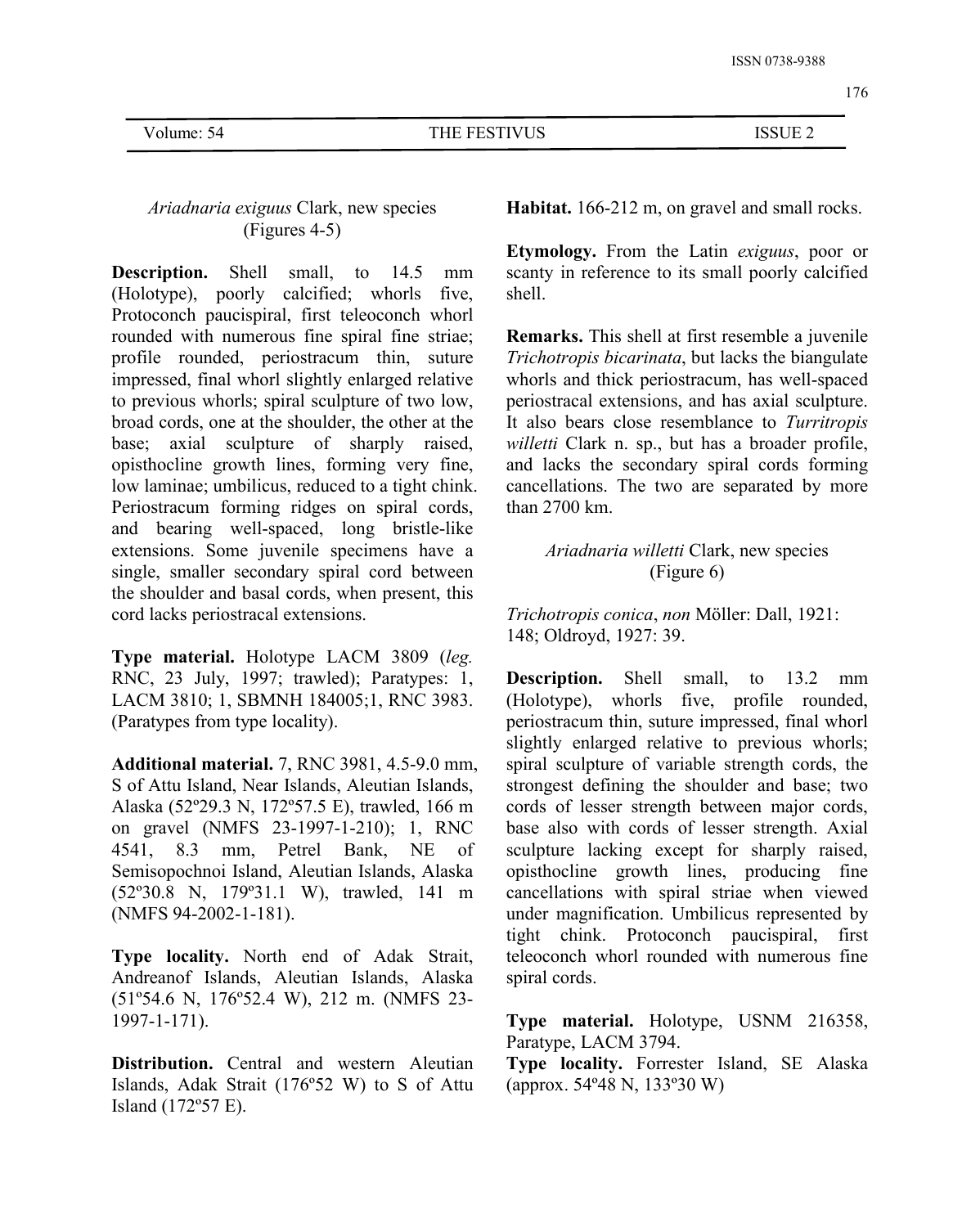Volume: 54 THE FESTIVUS ISSUE 2

**Distribution.** Known so far only from the vicinity of Forrester Island, SE Alaska (54º48 N, 133º W). Known only from the type material.

**Habitat.** Sublittoral, 90 m.

**Etymology.** Named for the late George Willett [1879-1945] (LACM Mammology/Orinthology), who collected the type specimens.

**Remarks.** The paratype specimen (11.1 mm) has an additional strong cord between the two main cords and has a broader umbilical chink due to a growth injury. Differs from the Arctic- Atlantic *Ariadnaria conica* (Möller, 1842) (Fig. 7) in having a less rounded profile, and bearing a prominent mid-whorl rib. Resembles *Ariadnaria exiguus* Clark n. sp., but differs in having secondary spiral striae, and less prominent growth lines, which form unfigured species. United States National cancellations, however similarities between these two species are impressive, and it is not impossible that they represent extreme forms of the same species, however given the great geographical separation  $(2700 \text{ km})$ , and material from between the type localities is lacking, despite much searching (many thousands of samples), they are considered provisionally distinct.

### **ACKNOWLEDGMENTS**

I am grateful to Lindsey T. Groves, (LACM), for his assistance at the museum, and for critical reading of the manuscript; and to Dr. Henry Chaney (SBMNH) and my many dive buddies, particularly Kurt Morin, Alan Murray and David Zwick (Ketchikan, Alaska). The comments of anonymous reviewers were also invaluable. The unpublished notes and images of Dr. James H. McLean (LACM, Emeritus, deceased) were liberally borrowed from.

### **LITERATURE CITED**

- **Baxter, R. E. 1987**. Mollusks of Alaska. Shells & Sea Life Publications, Bayside, California. 163 pp.
- **Clark, R. N. 2016**. Notes on some little-known Arctic Alaskan mollusks. The Festivus 48(2):73-84. <https://doi.org/10.54173/F48273>
- **Cowan, I. McT**. 1964. New information on the distribution of marine Mollusca on the coast of British Columbia. The Veliger 7(2):110-113.
- **Dall, W.H. 1921**. Summary of the marine shell bearing mollusks of the northwest coast of America, from San Diego, California, to the Polar Sea, mostly contained in the collection of the United States National Museum, with illustrations of hitherto Museum, Bulletin 112:1-217, pls. 1-22. <https://doi.org/10.5479/si.03629236.112.i>
- **Iyengar, E.V. 2008**. Suspension Feeding and kleptoparasitism within the genus *Trichotropis* (Gastropoda: Capulidae) Journal of Molluscan Studies 74(1):55-62. <https://doi.org/10.1093/mollus/eym043>
- **Oldroyd, I.S. 1927**. The marine shells of the west coast of North America. Stanford University Publications, University Series, Geological Sciences (3):605-941, pls. 73 l08.
- **Yonge, C.M. 1962**. On the biology of the mesogastropod *Trichotropis cancellata* Hinds, a Benthic Indicator Species. Biological Bulletin 122(2):160-181. <https://doi.org/10.2307/1539329>

Cite as: Clark, R.N. 2022. Three new Trichotropid gastropods (Capulidae: Trichotopinae) from Alaska. The Festivus 54(2):174-178. DOI:10.54173/F542174